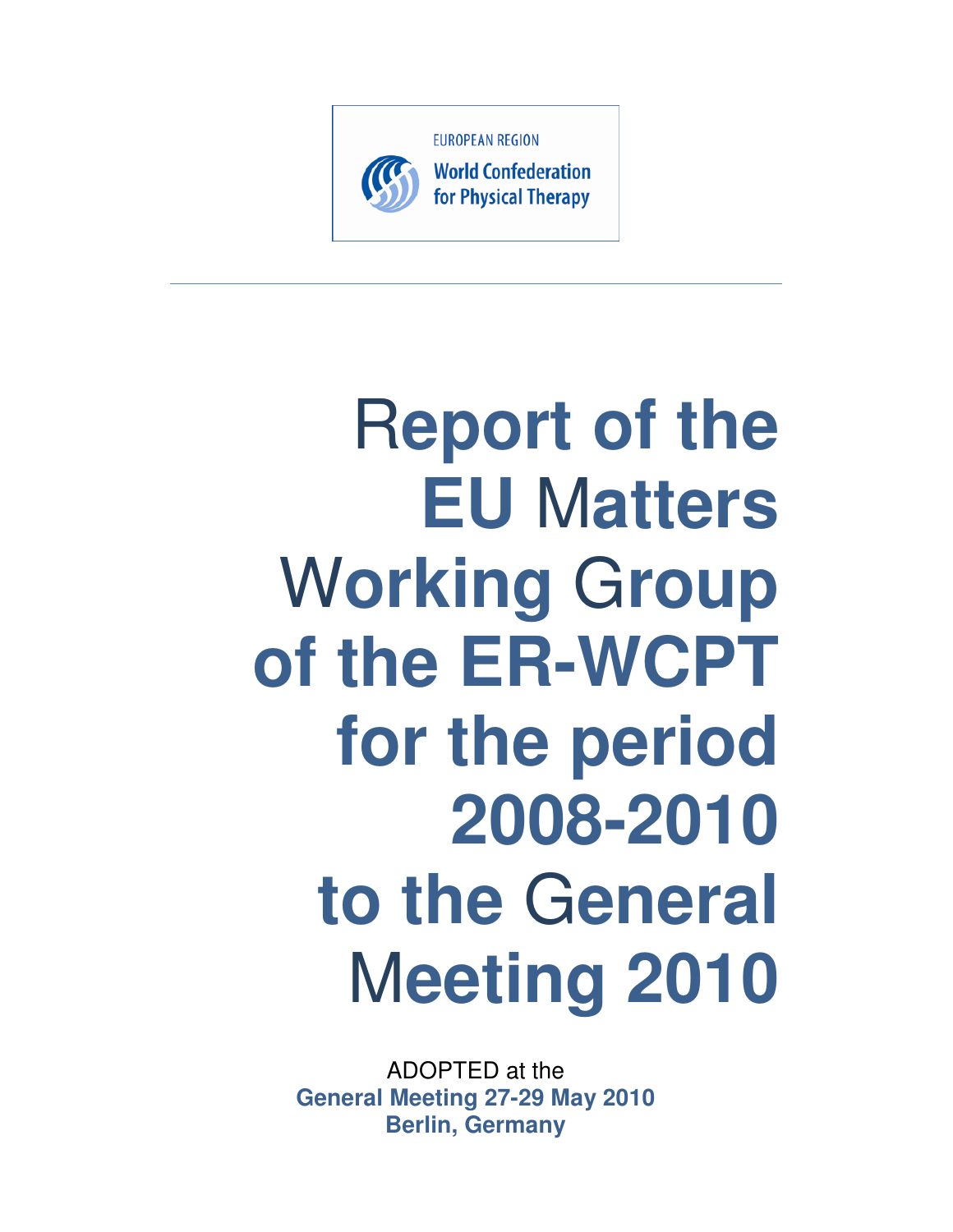# **REPORT OF THE EU MATTERS WORKING GROUP OF THE ER-WCPT FOR THE PERIOD 2008-2010 TO THE GENERAL MEETING 2010**

# **European Region of the World Confederation for Physical Therapy (WCPT) European Union Matters WG**

#### **Introduction**

The main objectives of the EU Matters Working Group were to maintain a high standard; to be a permanent observatory for new regulations and issues related to the physiotherapy profession within the European Region of WCPT (ER-WCPT) and to continue cooperation with the European Union authorities.

#### **Members**

The members of the EU Matters WG appointed in May 2008:

- Roland Craps, Second Vice Chairman of the European Region of WCPT as Chairman of the EU Matters WG.
- Emma Stokes, (Ireland)
- John Xerri de Caro, (Malta)
- Ana Dimovska Boljevic, (Montenegro)
- Hans Krijgsman, (the Netherlands)
- Elisabeth (Liz) Carrington, (the UK)

The General Secretary of the Europe Region of the WCPT worked with the group and attended all its meetings. Residing in the same country as the chairman of the EU Matters WG was an advantage for communication and for attending other meetings organised in Brussels.

#### **Terms of Reference and activities**

The EU Matters WG (2006 – 2008) recommended the following activities for the period 2008 – 2010 that were approved by the General Meeting in Athens in 2008. Responsibilities were assigned as follows:

#### **1.1. Migration Issues**

1.1. Continue following up the implementation of the Directive on Recognition of Professional qualifications.

Liz Carrington and Emma Stokes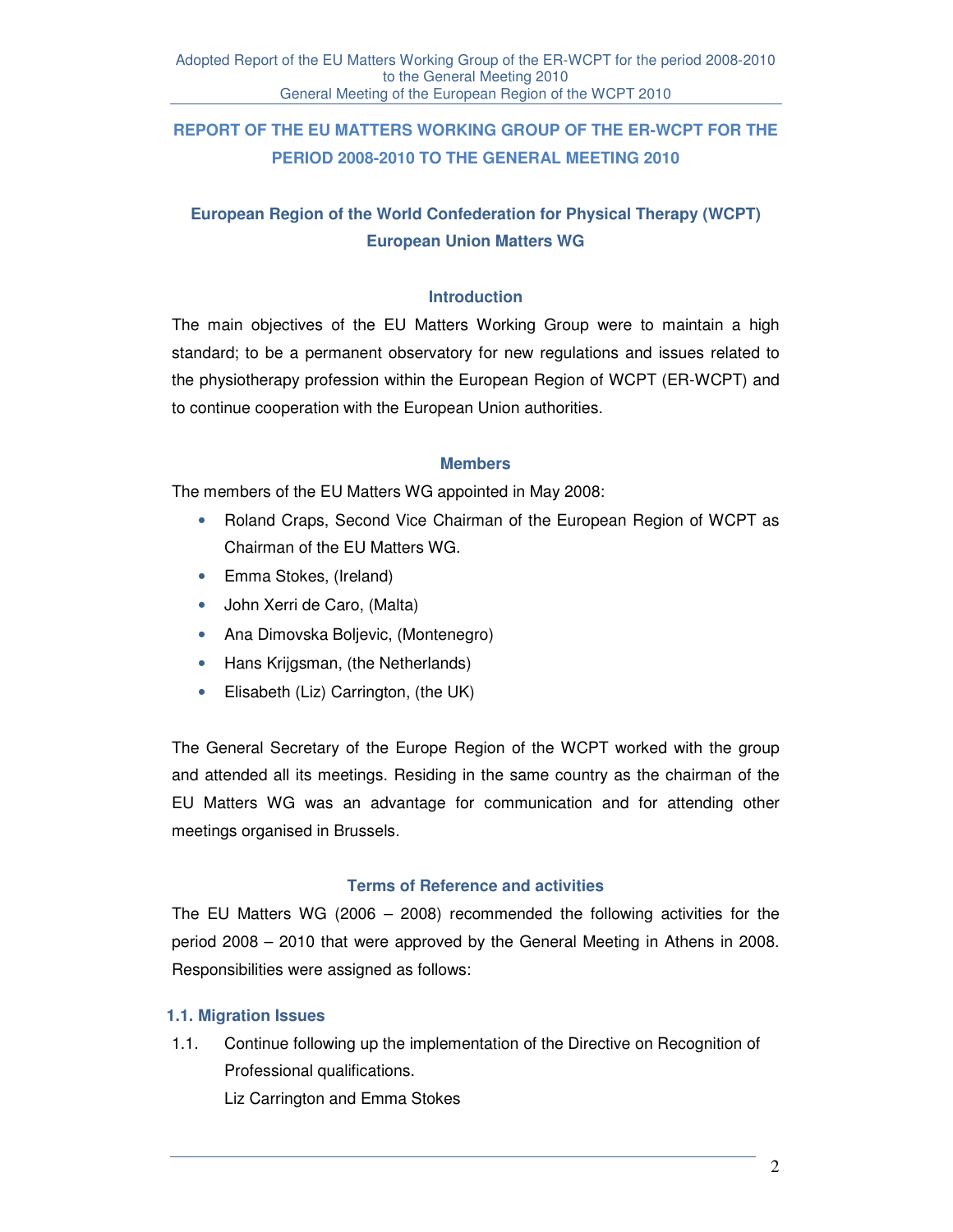1.2. Continue following up the implementation of the Migration Policy at national level.

Liz Carrington, Ana Dimovska and John Xerri de Caro

- 1.3. Continue providing Migration statistics for physiotherapists in the EU. Liz Carrington, Roland Craps, John Xerri de Caro and David Gorria
- 1.4. Continue facilitating migration for physiotherapists. David Gorria and Roland Craps

#### **1.2. Enlargement of the EU**

- 2.1. Continue providing general information about the enlargement of the EU. Hans Krijgsman and WG members
- 2.2. Continue following up and assisting Member Organizations on their specific needs in relation to the EU accession. Hans Krijgsman and WG members
- 2.3. Encourage networking/twinning among Member Organizations. Hans Krijgsman and WG members
- 2.4. Continue mapping the prospective EU countries if they are not in the WCPT and be proactive in contacting and giving information to their physiotherapy associations.

Hans Krijgsman and WG members

#### **1.3. Health issues in the EU**

- 3.1. Continue being proactive in the field of health issues in the EU. Hans Krijgsman and Roland Craps
- 3.2. Continue following up the implementation of the Health Policy Statement of the European Region of WCPT. Liz Carrington
- 3.3. Continue liaison with other health professionals and organizations at EU level. David Gorria

#### **1.4. Legislation and Directives in the EU**

- 4.1. Continue monitoring EU Legislation development relevant to the Physiotherapy profession and being proactive in that field. Ana Dimovska and David Gorria
- 4.2. Encourage MOs to be proactive at national level and make contact with their authorities and European Parliament members related to documents for adoption at EU level that have implications for the physiotherapy profession.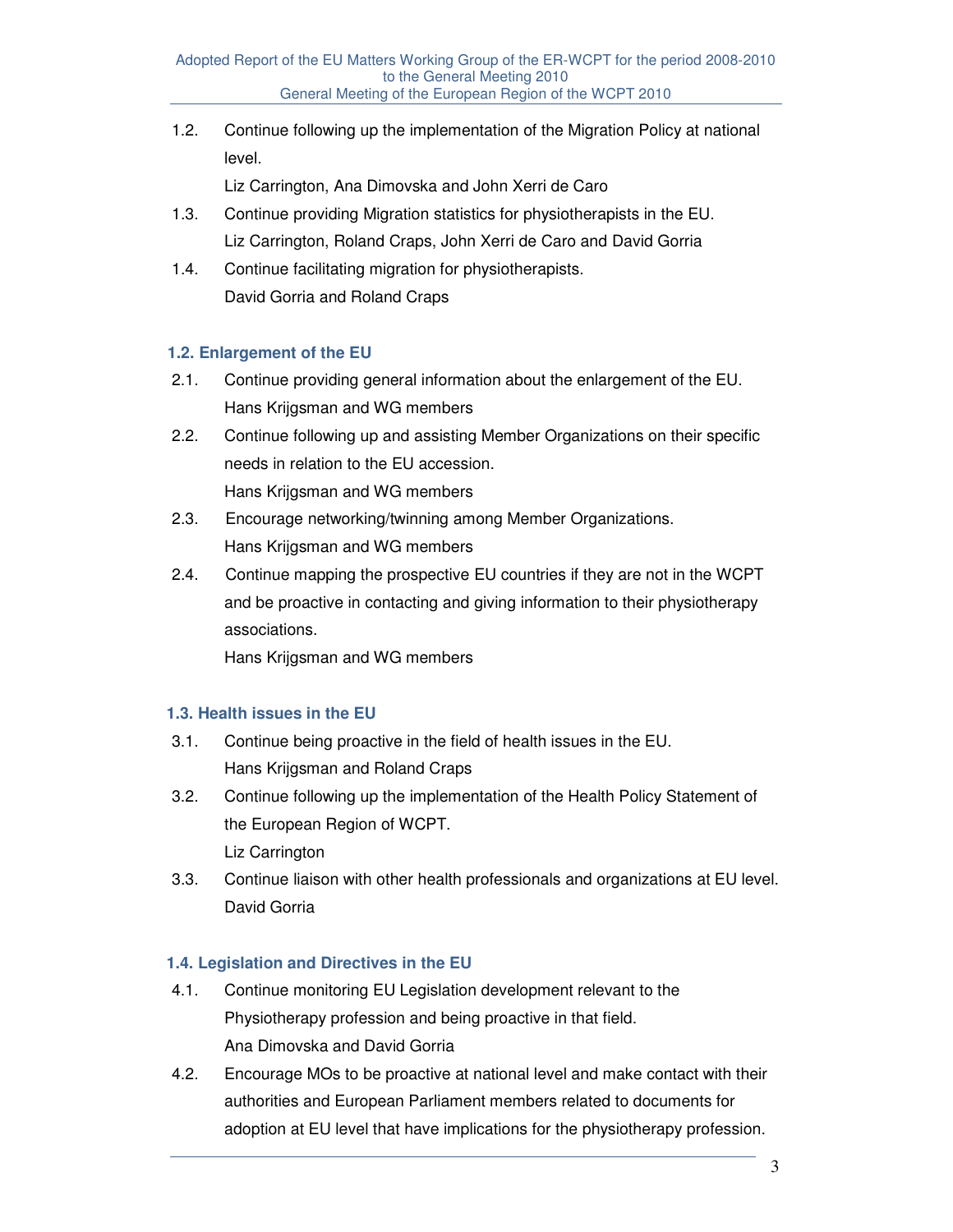Ana Dimovska and David Gorria

4.3. Continue monitoring the EU Cross Border Health Care Directive (Health Service Directive).

Liz Carrington and Roland Craps

#### **Meetings**

The EU Matters WG held 4 meetings over the period 2008 -2010:

• 16-18 October 2008 in Brussels, Belgium.

The venue was the new secretariat of the ER-WCPT.

- 20 21 February 2009 in Brussels, Belgium.
- 11 12 September 2009 in St.Julians, Malta.
- 29 30 January 2010 in Amsterdam, the Netherlands.

#### **Activities**

#### **1. Migration issues**

**1.1. Continue following up of the implementation of the Directive 2005/36/EC on Recognition of Professional Qualifications**  Liz Carrington and Emma Stokes

#### **Directive on Recognition of Professional Qualifications**

The EU Matters WG prepared a document presenting specific information for physiotherapists based on the Directive on Recognition of Professional Qualifications. It explained the parts/actions of the Directive that shall be done (mandatory) or may be done (choice) by the National Authorities to implement the Directive at national level. Attention was drawn to the new arrangements for temporary and occasional workers. The document aimed to assist Member Organisations when discussing the Directive and their statutory instrument with Regulatory Authorities. The document was posted on the ER-WCPT website on 15 May 2009.

http://www.physio-europe.org/index.php?action=41

#### **Flow Chart**

A flow chart on Migration was also developed for the Member Organisations summarising the process of gaining registration through the Competent Authority according to the Directive 2005/36/EC. This flow chart would facilitate migration of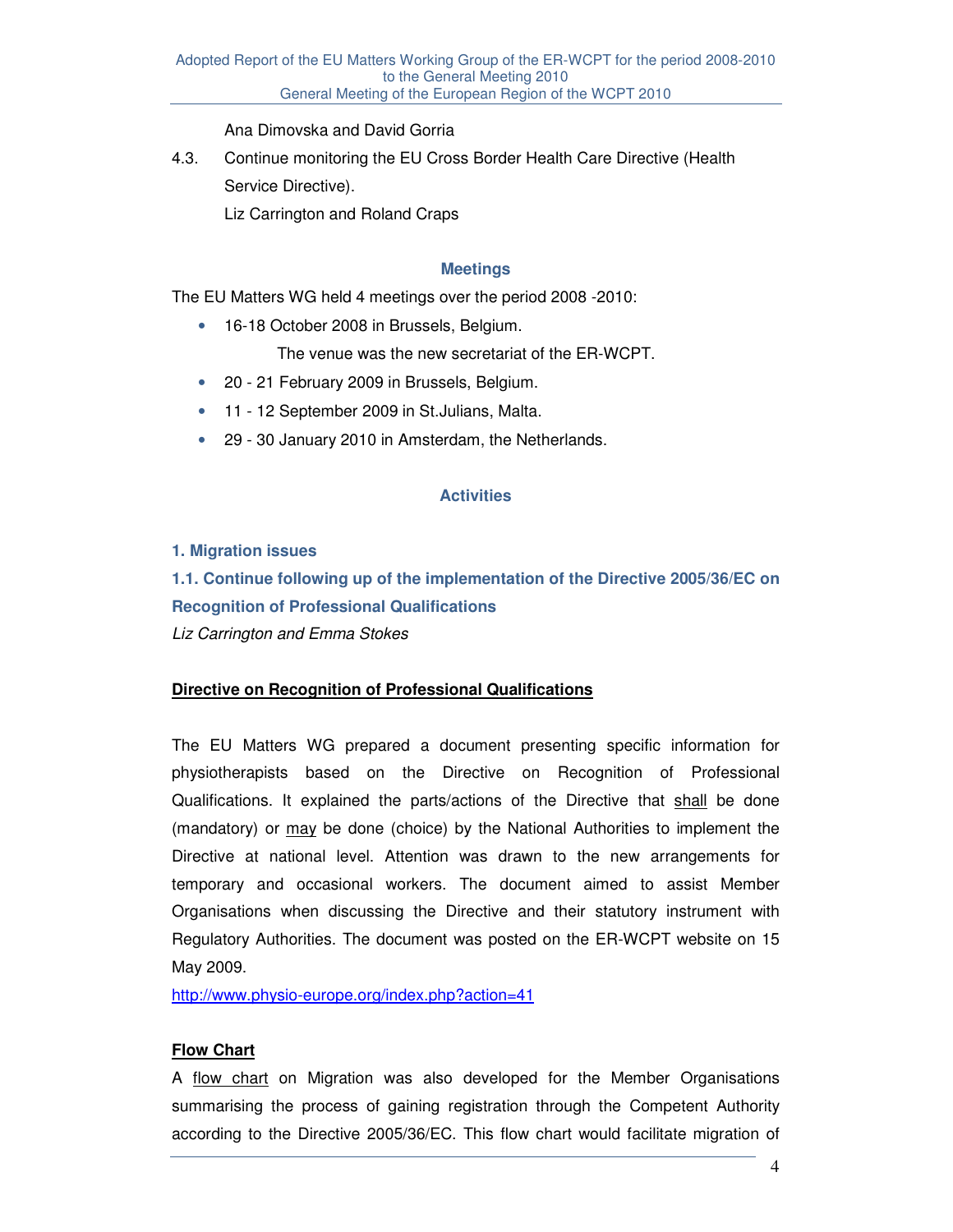physiotherapists in Member Organisations. The flow chart was developed and published on the website of the ER-WCPT as an annexe to the above document. Good comments were received by the Member Organisations.

#### **Internal Market Information Project (IMI)**

#### **Introduction**

As reported at the 2088 GM, during the period 2006-2008 the ER-WCPT started collaboration with the EU Commission in the development of the Internal Market Information (IMI) Project related to the Recognition of Professional Qualifications. The ER-WCPT was one of the four professions that participated in the project. The other professions were medical doctors, dentists and accountants.

The IMI system has been developed to improve communication between Member State administrators. It is an electronic tool that provides a system for the exchange of information so that Member States can engage in more effective day-to-day cooperation in the implementation of the Internal Market legislation. IMI is meant to help overcome barriers such as different administrative and working cultures, different languages and a lack of clearly identified partners in other Member States. Its aim is to increase efficiency and effectiveness in day-to-day co-operation between Member States.

#### **IMI and the Physiotherapy Profession**

At the invitation of the EU Commission the ER-WCPT was involved in the set up phase of the IMI project. It is now being used to help Competent Authorities with the process of recognition of professional qualifications under Directive (2005/36/EC).

The IMI system assists competent authorities to:

- exchange information electronically in a secure and structured manner
- identify the relevant contact in other Member States using the multilingual search function
- communicate with each other in a fast and efficient way
- request information and receive replies in their own language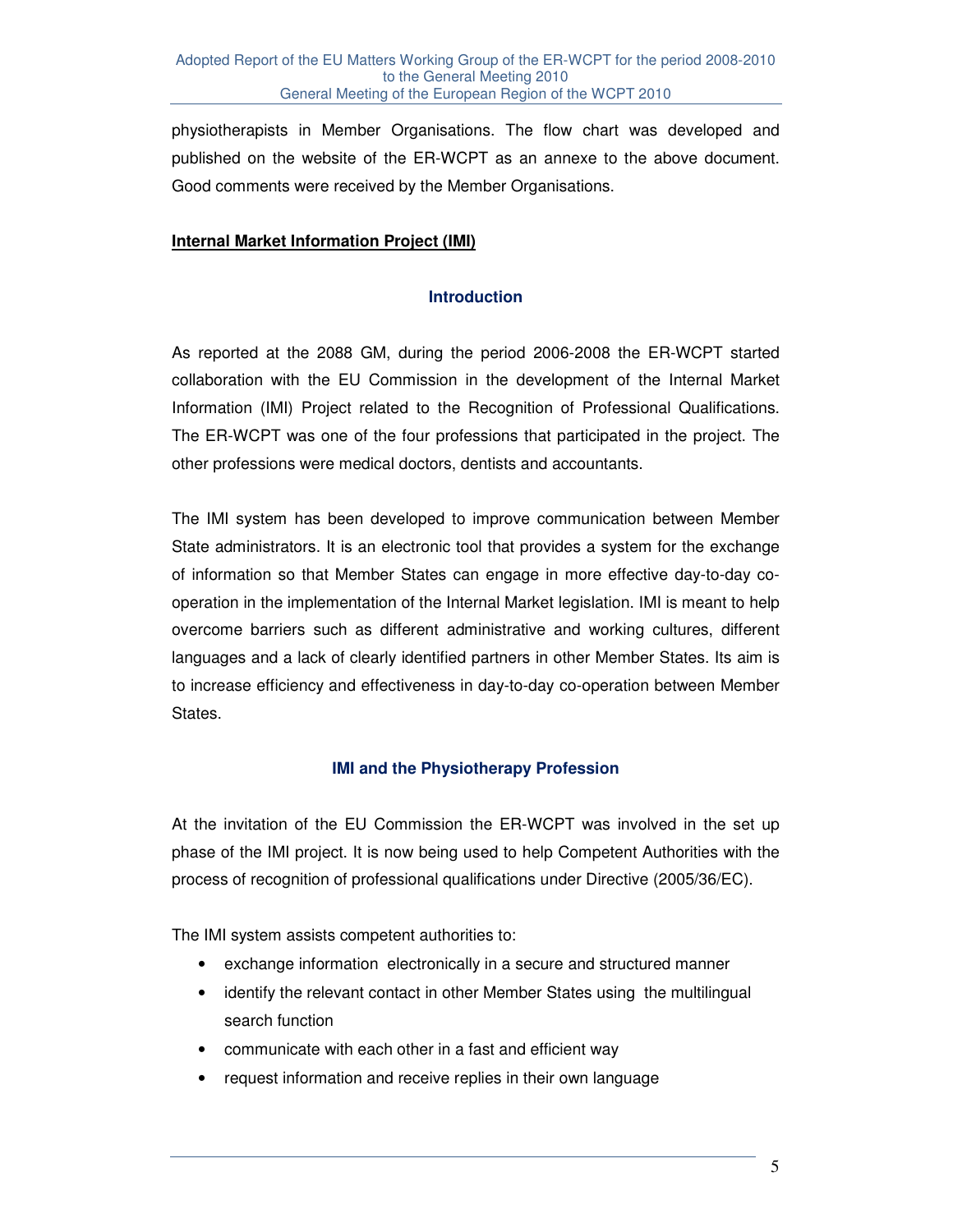#### **Widening of Use of the IMI**

IMI is designed as a general system to support multiple areas of internal market legislation and it is envisaged that its use will be expanded to support further legislative areas in the future.

In the summer of 2008, the Commission undertook a series of steps to gather feedback from Member States and to evaluate the pilot project. The results of this exercise were presented in the Commission Staff Working Document "Implementation of the Internal Market Information System (IMI): report on the Professional Qualifications Directive pilot project" (SEC(2008) 2743) which accompanied the Commission Communication "Delivering the benefits of the single market through enhanced administrative cooperation. Progress report on the Internal Market Information System (IMI)" (COM (2008) 703 final)

The fully operational version of IMI for the Professional Qualifications Directive was released immediately after the "IMI Training and Awareness-Raising Days", to be held in Brussels on November 25 and 26, 2008 ( References: http://ec.europa.eu/internal\_market/imi-net/index\_en.html, http://ec.europa.eu/internal\_market/imi-net/training\_en.html and http://ec.europa.eu/internal\_market/imi-net/imi\_awareness\_days\_en.html )

Since December 2009, IMI is also used to support the administrative cooperation provisions of the Services Directive (2006/123/EC). Reference: http://ec.europa.eu/internal\_market/imi-net/index\_en.html

#### **IMI Information Resources**

ER-WCPT Member Organisations are encouraged to ensure that their Competent Authorities are aware of the resources available on the IMI website:

- New eight page brochure (open access)
- Training scheme (Competent Authorities password protected)
- Video

Reference: http://ec.europa.eu/internal\_market/imi-net/index\_en.html (References last visited on 14 March 2010)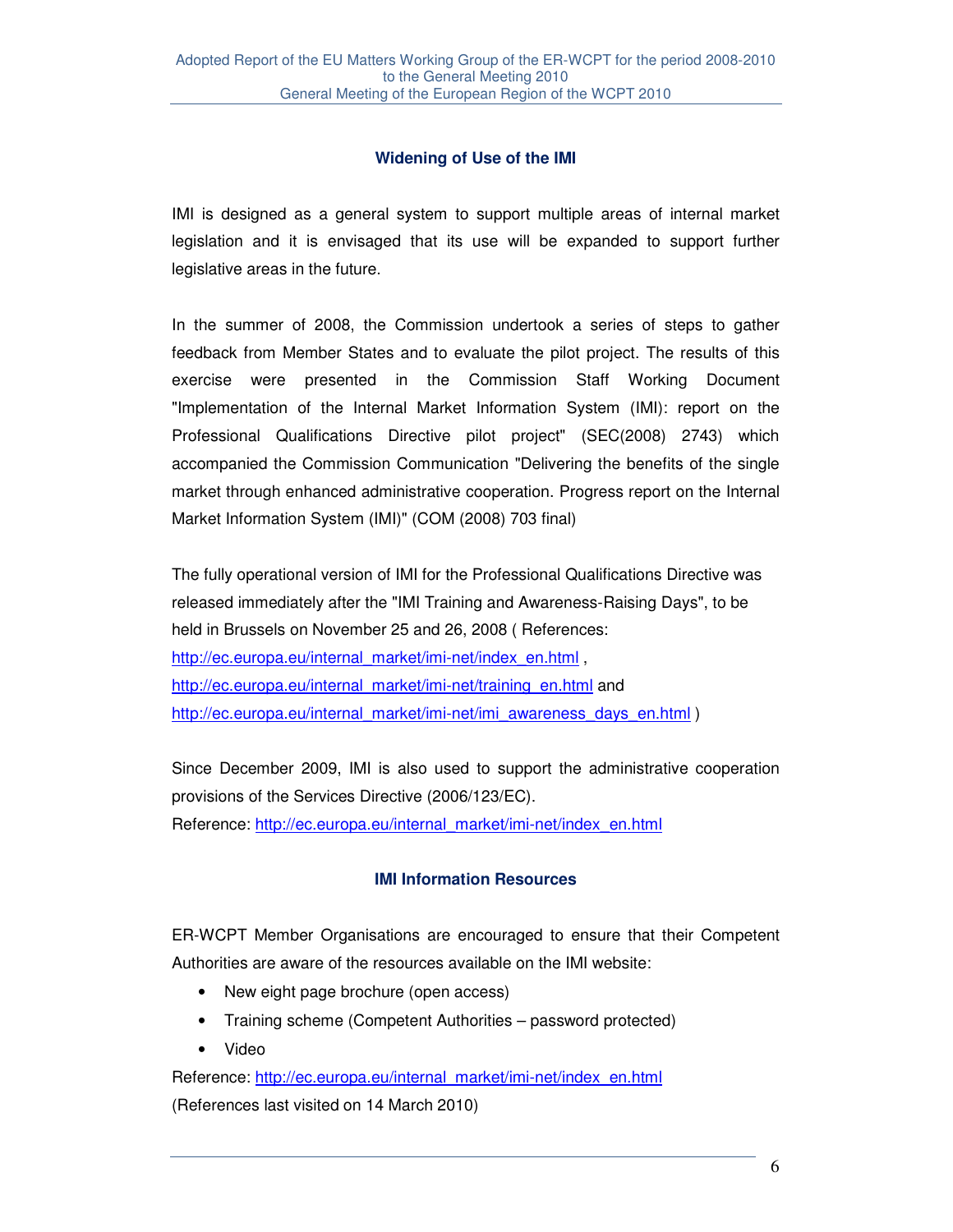The EC recommended to the EU Matters WG to review the mentioned above reports and to inform the MOs about them. It was also agreed to recommend to the MOs that they contact their national authorities and report back to the ER-WCPT about their authorities' experiences related to the IMI project.

Latest information about the IMI project was published on the ER-WCPT website on February 2010.

http://www.physio-europe.org/index.php?action=139

#### **Common Platform**

A briefing paper on this issue was developed by the WG and posted on the ER-WCPT website.

http://www.physio-europe.org/index.php?action=140

#### **Review of the Migration Policy Statement**

The Migration Policy Statement (MPS) was reviewed and sent to the Member Organisations for their comments in January 2010. All the answers received were positive. The updated Migration Policy Statement will be presented to the ER-WCPT MOs during the 2010 GM for its approval

# **1.2. Continue following up the implementation of the Migration Policy at national level**

Liz Carrington, Ana Dimovska and John Xerri de Caro

The EU Matters WG agreed to review the implementation of Migration Policy and to present a series of focused case studies describing the experiences of five Member Organisations in adopting the MPS. These were disseminated to the Member Organisations to share their experiences.

Anna Dimovska and John Xerri de Caro prepared two articles about these case studies based on the responses from Poland and Portugal. The articles were published in the ER-WCPT newsletter nr.24 of 24 April 2009.

The EU Matters WG also prepared a presentation to assist Member Organisations who had not implemented the MPS to assess ways of implementing the document and address particular barriers that they may have identified in the implementation of the MPS at their national level. The presentation was based on the case studies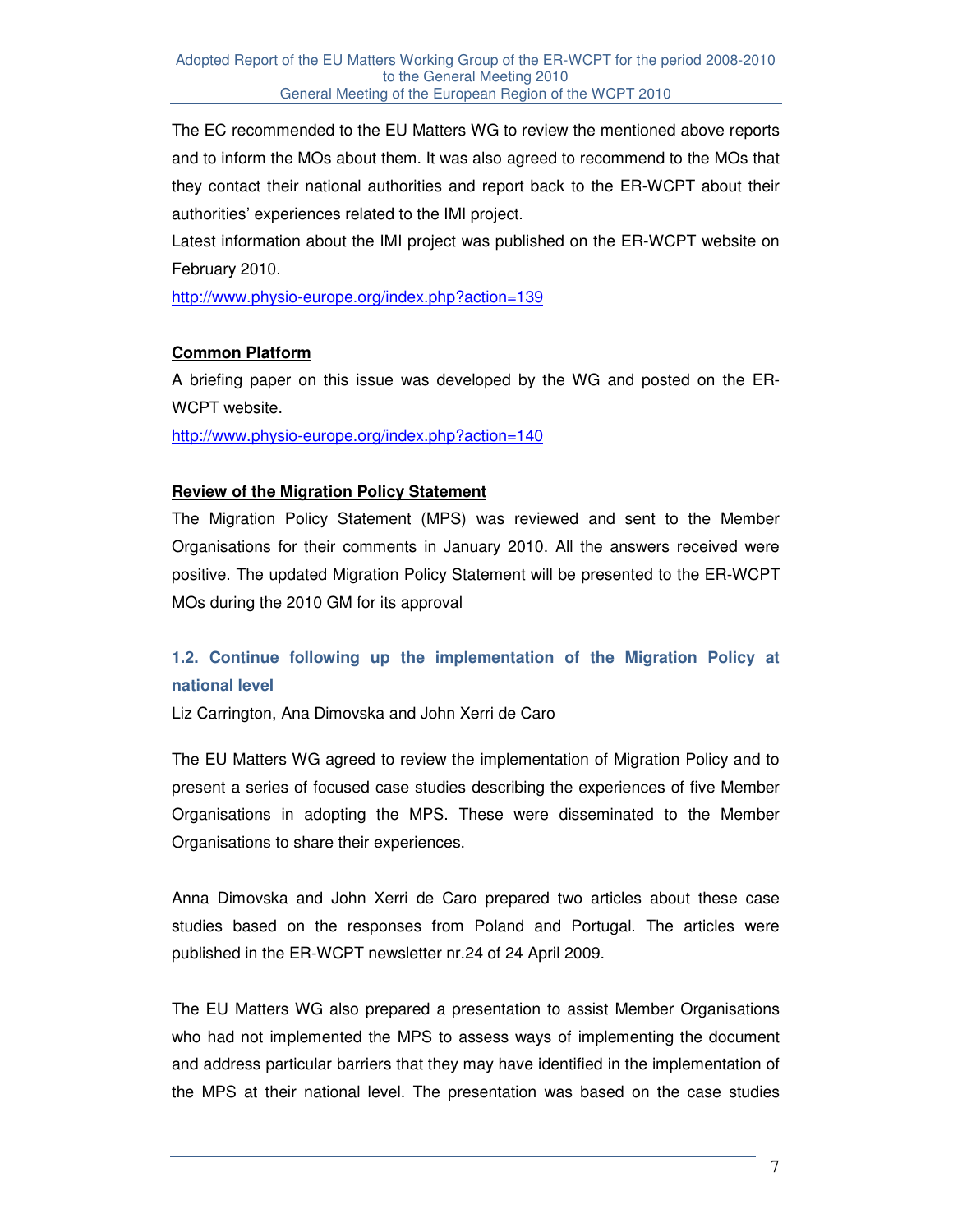received from Denmark, Portugal, Poland, and the UK on how they adopted the ER-WCPT Migration Policy Statement (MPS).

# **1.3. Continue providing Migration statistics for physiotherapists in the EU**

Liz Carrington, John Xerri de Caro, Roland Craps and David Gorria

The EU Matters WG reviewed the statistics published on the European Commission website on the migration of physiotherapists between EU, EEA countries and Switzerland and decided to present the information visually in bar charts based on the positive recognition of applications for registration in EU, EEA countries and Switzerland. This information may be of use to the Member Organisations in identifying trends in the movement of physiotherapists. A draft diagram was presented and approved at the WG meeting in Amsterdam on 29 January 2010.

The EU Matters WG agreed at this meeting to prepare a presentation for the 2010 General Meeting relating to the EU Commission's website statistics on physiotherapists to

- help Member Organisations to access and interpret the data relating to their countries and assess its value
- encourage Member Organisations to take responsibility for contacting their national authorities to ensure the statistics on physiotherapy are accurate and complete

It was also noted by the EU Matters WG that under the heading 'physiotherapist', data had been included for health professionals practicing under other titles in Italy, the Netherlands and Slovakia. It was agreed that this matter should be followed up because it could cause confusion.

#### **1.4 Continue to facilitate migration for physiotherapists**

David Gorria and Roland Craps

Member Organisations were asked to update their Migration information as posted on the ER-WCPT website. The Member Organisations were instructed to include an optional heading on unemployment rates. 23 Member Organisations have updated their information on migration procedures in 2009. Member Organisations were also invited to post information about the requirements for practicing the profession or establishing a private practice, in addition to obtaining registration. The rationale was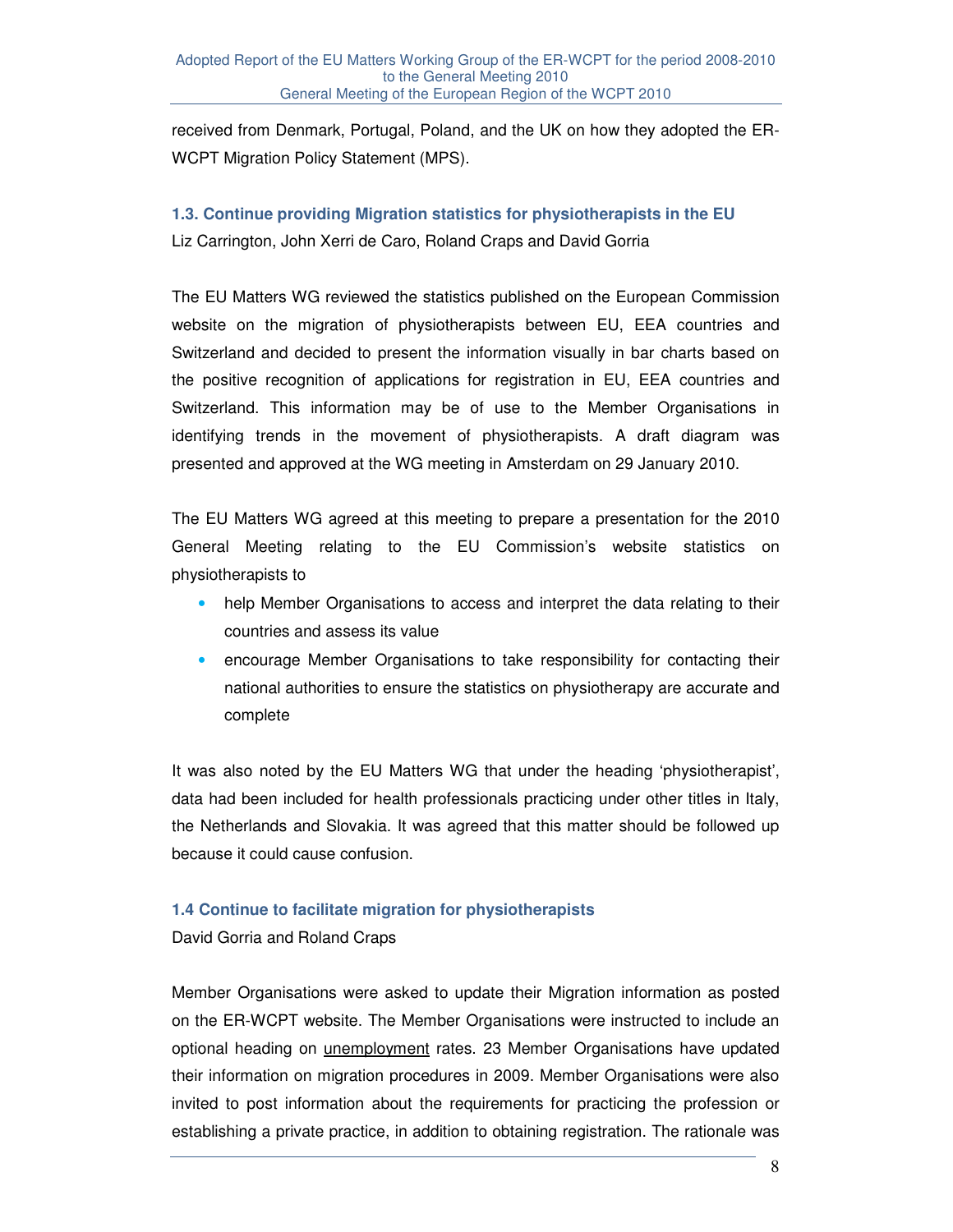that there should be a clear distinction between the recognition of qualifications and the requirements for registration/regulation to practice.

#### **2. Enlargement of the EU**

# **2.1. Continue providing general information about the enlargement of the EU**

Hans Krijgsman and WG members

#### **Mapping EU Enlargement (Liz Carrington)**

EU Accession and Candidate Countries and ER-WCPT Membership as on (28/01/2010) http://ec.europa.eu/enlargement/countries/index\_en.htm

| <b>EU Candidate</b>           | Croatia 2005<br>accession in progress          |
|-------------------------------|------------------------------------------------|
| <b>Countries</b>              | Macedonia 2005<br>candidate status, accession  |
|                               | negotiations not started                       |
|                               | Turkey 2005<br>accession in progress           |
| <b>Application for</b>        | Iceland 2009                                   |
| <b>Membership</b>             |                                                |
| <b>Potential Candidate</b>    | Albania                                        |
| <b>Countries</b>              | Bosnia and Herzegovina                         |
|                               | Kosovo                                         |
|                               | Montenegro                                     |
|                               | Serbia                                         |
|                               |                                                |
| <b>EEA Countries with ER-</b> | Iceland                                        |
| <b>WCPT membership</b>        | Liechtenstein                                  |
|                               | Norway                                         |
| EU Country - not a            | Slovakia                                       |
| member of WCPT/ER-            |                                                |
| <b>WCPT</b>                   |                                                |
| <b>Non EU Countries with</b>  | Israel                                         |
| <b>ER-WCPT Membership</b>     | Jordan                                         |
|                               | Lebanon                                        |
|                               | Syria                                          |
|                               | Switzerland (treated as EU for the purposes of |
|                               | recognition of qualifications under Directive  |
|                               | 2005/36/EC)                                    |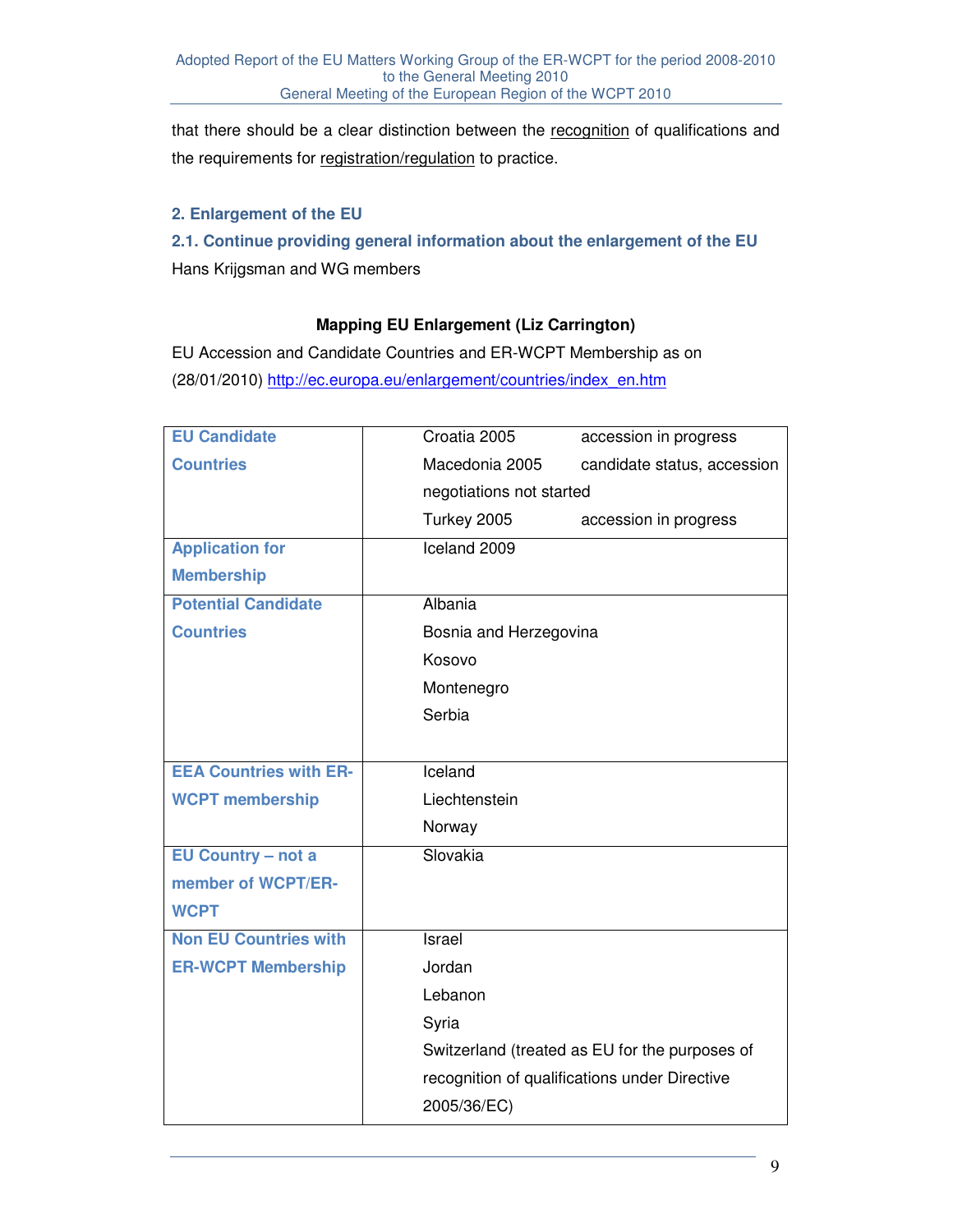**2.2. Continue following up and assisting Member Organizations with their specific needs in relation to EU accession** 

**2.3. Encourage networking/twinning among Member Organizations** 

**2.4. Continue mapping the prospective EU countries if they are not in the WCPT and be proactive in contacting and giving information to their physiotherapy associations** 

Hans Krijgsman and WG members

In order to fulfil the mandate of the 2008 GM on Enlargement issues the EU Matters WG agreed to develop an **Information tool** for all the MOs with the following aims:

- To increase the visibility of member benefits for existing MO's
- To list the member benefits for potentially new MOs
- To enhance collaboration with the WCPT

The skeleton of the info tool will be presented at the 2010 GM for discussion

#### **3. Health issues in the EU**

## **3.1. Continue being proactive in the field of health issues in the EU**  Hans Krijgsman and Roland Craps

The EU Matters WG informed MOs about developments in EU Health Policies relevant to Physiotherapy practice. The purpose was to enable MOs to engage with Authorities in shaping national Health Policy to include Physiotherapy.

# **3.2. Continue following up the implementation of the Health Policy Statement of the European Region of WCPT**

Liz Carrington

The awareness must be raised of the competence of the profession in making a contribution to the Public Health agenda. At this point it was noted that the PI WG was developing a guide / tool for Physiotherapists on health promotion and disease prevention adding the EU Health Strategy on public health and health prevention. The EU Matters WG agreed to collaborate and contribute to its development.

Accordingly, the document from the PI WG named "Keep Active – Keep Healthy" was presented to the EU Matters WG members. This document would be discussed at the 2010 GM under the Professional Issues WG discussion.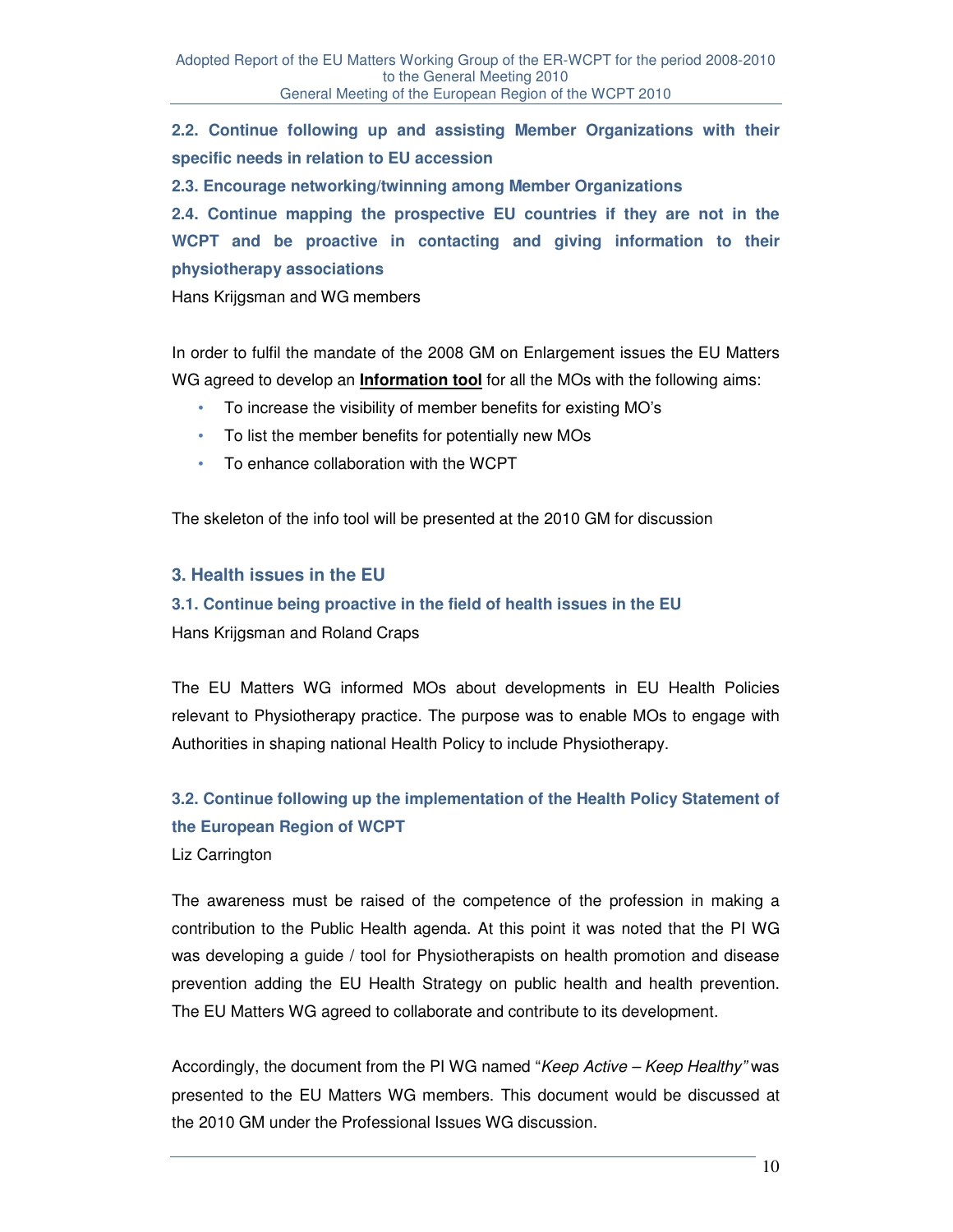The EU Matters WG agreed that a revision of the Health Policy Statement would not be necessary and decided to follow up the document of the PI WG about the role of physiotherapists in Public Health, health promotion and prevention, since it would be more useful for the MOs and individual physiotherapists.

DG Health and Consumers of the European Commission launched a website for health promotion videos produced in Europe. The aim was to share ideas and best practice and to show what has been done in public health campaigns on issues such as addiction prevention, communicable diseases, cancer or nutrition and physical activity. The EU Matters WG agreed to contact Member Organisations and ask them to publish their material, if available, on the above mentioned website. The EC would also evaluate the results of the two EU Projects, Pain in the Back and Staying Clean and post them on the same website.

http://ec.europa.eu/health-eu/videos/index\_en.htm

# **3.3. Continue liaison with other health professionals and organizations at EU level**

David Gorria and Roland Craps

The ER-WCPT has continued to liaise with other health professionals and organisations at EU level such as the European Public Health Alliance (EPHA) and the European Health Forum (EHF).

#### **Membership in European Health Forum (EHF)**

Meetings of the EHF are held twice a year. The General Secretary and Roland Craps attended the meetings during this period.

- 10 December 2008: EHF meeting
- 11 December 2008: Open Health Forum
- 21 January 2009: EHF meeting
- 14 May 2009: EHF meeting
- 16 October 2009: EHF meeting, also attended by Ana Dimovska
- 20 May 2010 EHF meeting

A document outlining the benefits / added value of the memberships and the characteristics of EHF and EPHA as strategic partners was prepared and posted on the ER-WCPT website on 24 September 2009. The document aimed to enhance the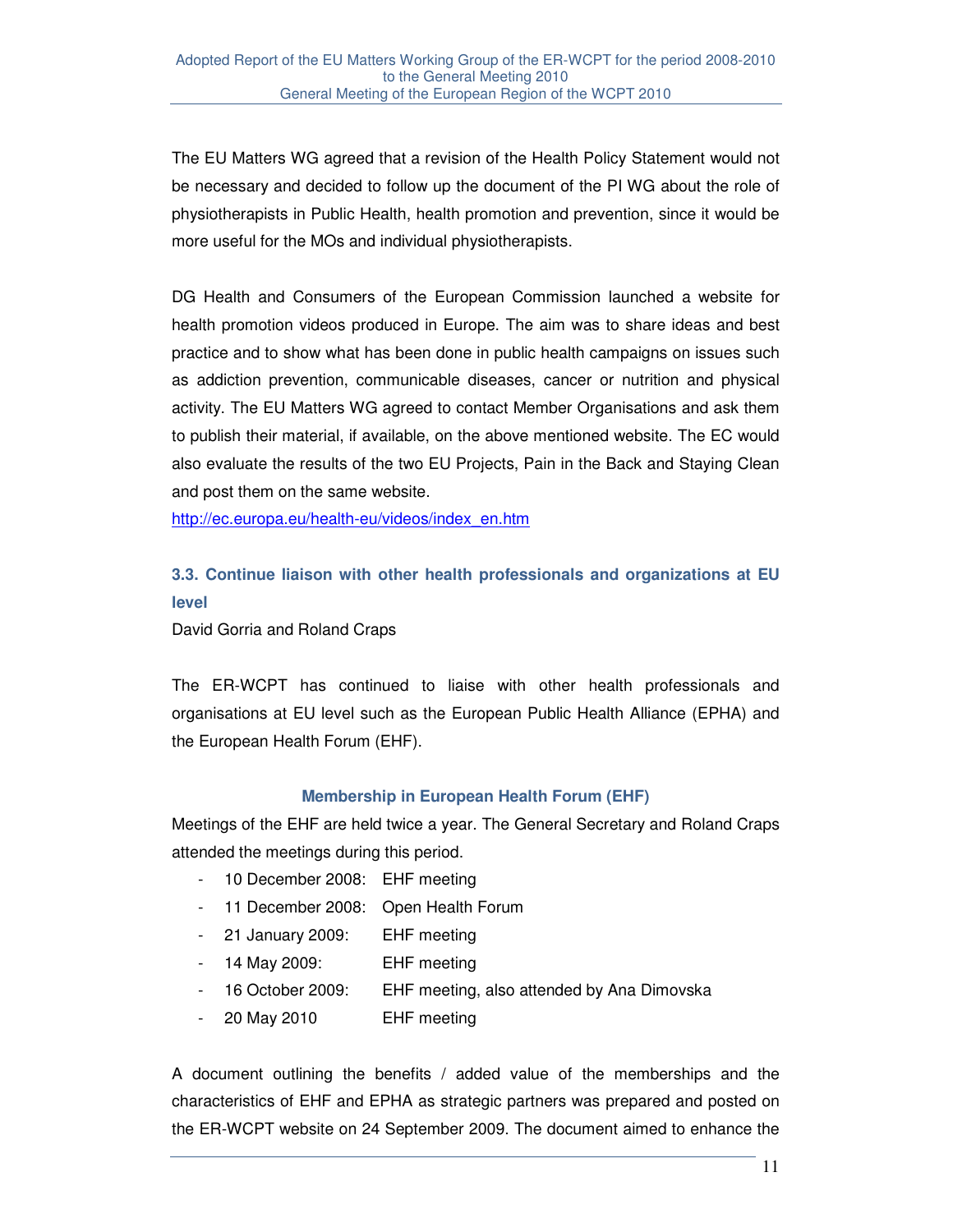understanding of Member Organisations about ER-WCPT's strategic alliances and improve the understanding of the benefits of these alliances to European Physiotherapy.

Current Member Organisations of the EU Health Policy Forum which were interested to remain members of the group needed to re-apply. The EU matters working group prepared the renewal of the membership of the EU Health Forum. The document was reviewed by the EC and sent on 15 October 2009.

The EU Matters WG, on behalf of the ER-WCPT, submitted comments to the EU Commission's consultations on

- Directive on Patient Rights in Cross Border Health Care (1 December 2008).
- Green Paper: Workforce for Health (sent 30 March 2009)
- Impact on the Economic Crisis (sent 16 June 2009)
- Gender Bias and inequality (sent 19 November 2009)
- EU Role in Global Health
- Comments to the proposal of the EHF Open letter to President Barroso (sent 27 December 2009).

#### **4. Legislation and Directives in the EU.**

# **4.1. Continue monitoring EU Legislation development relevant to the Physiotherapy profession and being proactive in that field.**

Ana Dimovska and David Gorria

## **CEN (Comité Européen de Normalisation or European Committee for Standardization)**

The EU Matters WG discussed the possibilities of transposing the ER-WCPT Physiotherapy Service Standards into a CEN Workshop Agreement, under the CEN Umbrella.

Comments were sent to the Executive Committee for evaluation.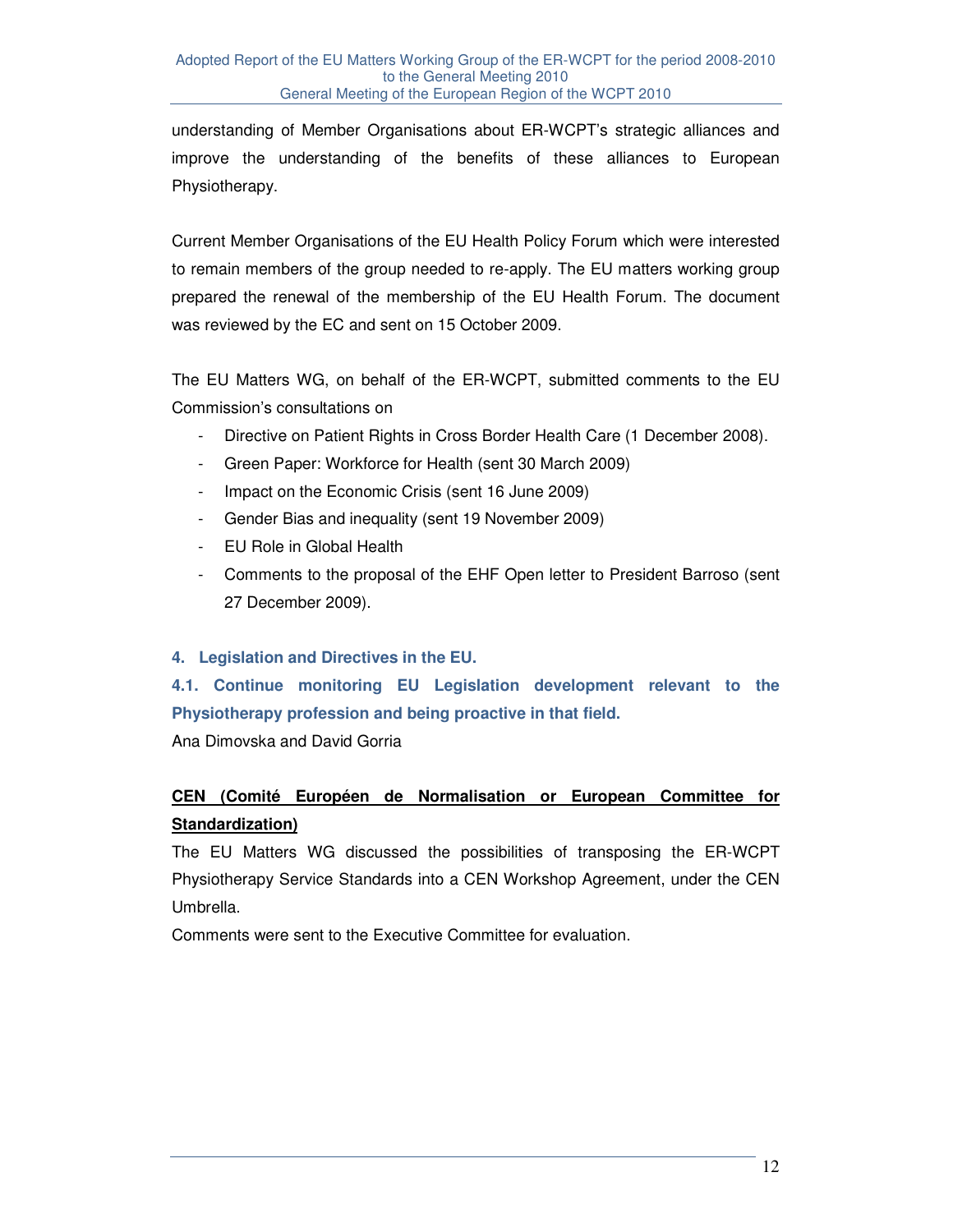**4.2. Encourage MOs to be proactive at national level and make contact with their authorities and European Parliament members related to documents for adoption at EU level that have implications for the physiotherapy profession and** 

**4.3. Continue monitoring the Directive on Patient Rights in Cross Border Health Care (Health Service Directive) – COM (2008) 414 final**

Liz Carrington, Roland Craps, Ana Dimovska and David Gorria

A second proposal for a Directive on Patient Rights in Cross Border Health Care had been developed by the EU Commission. The EU Matters WG reviewed the content of the proposal and has sent comments to the EU institutions on the  $1<sup>st</sup>$  December 2008.

A conference on the Directive on Patient Rights in Cross Border Health Care organised by the Kent Council took place in Brussels on 9 December 2008. The Secretary-General and the EU Matters WG Chairman gave a presentation at that conference with representatives from the EU Commission and Parliament, and with national authorities. David Gorria was the chairman of the meeting and Roland Craps presented the 'View from the MOs of the Netherlands, Malta and Belgium'. Further information: http://www.physio-europe.org/index.php?action=141

On 31 March 2009, the European Parliament Committee for Environment, Public Health and Food Safety (ENVI) finally adopted the rapporteur, John Bowis' (EPP-ED), Report on the proposed Directive on the application of patients' rights in crossborder healthcare.

The final report, including all the opinions of other Committees, was voted on in the European Parliament Plenary on 23 April 2009.

Building on the work done under the French and Czech presidencies, the Swedish Presidency has tabled four compromise texts on this file. The last one was examined by the Permanent Representatives Committee at their meeting on 25 November 2009. In their note to the Council, the Permanent Representatives Committee pointed out that: "certain issues remain unresolved and the Council is, therefore, invited to examine the major outstanding questions, including the scope of the Directive and the definition of the Member State of affiliation, with a view to reaching a political agreement on a common position.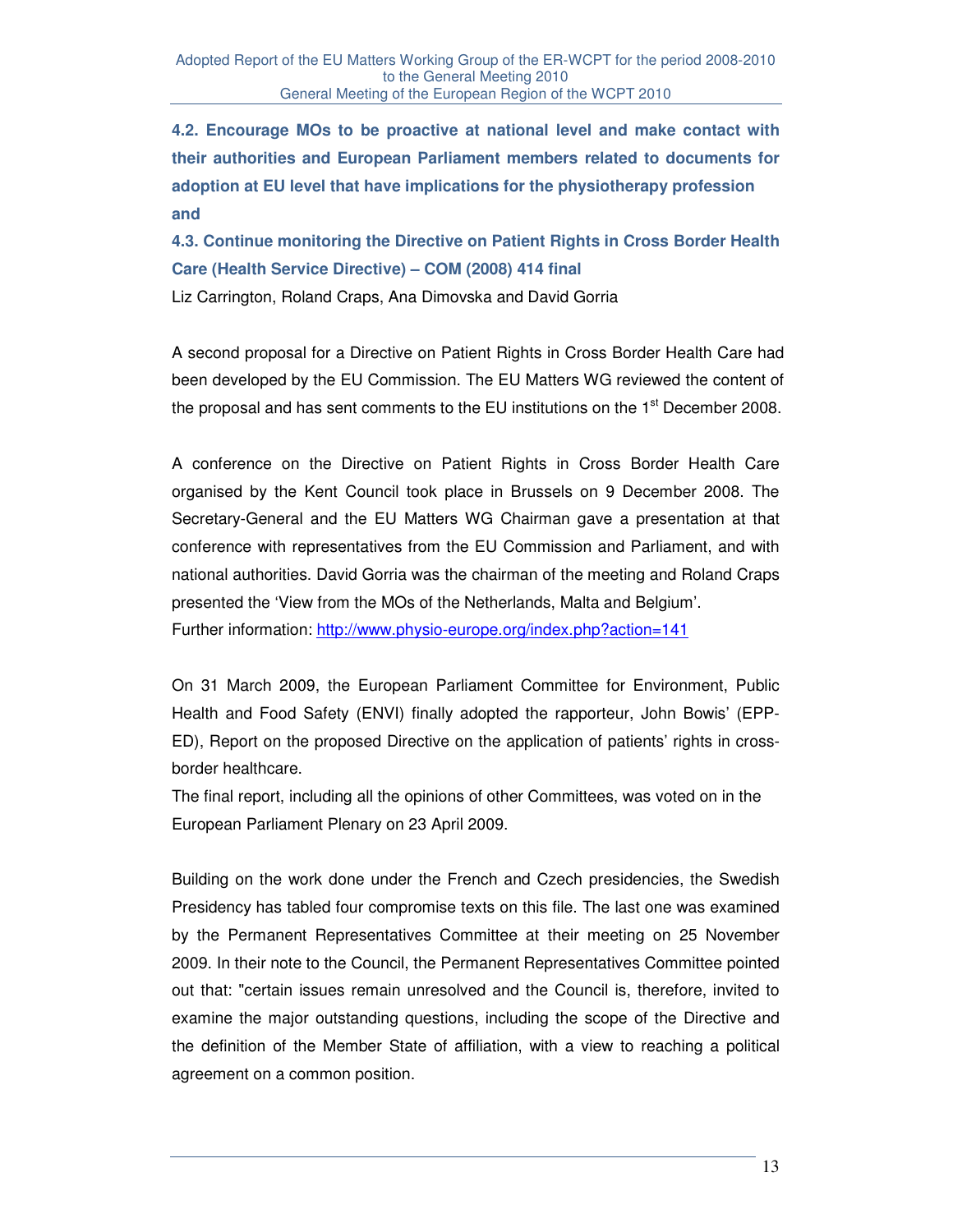On 1 December 2009, the EPSCO (Employment, Social Policy, Health and Consumer Affairs Council) discussed the file, but failed to reach an agreement. At the European Parliament level, rapporteur Françoise Grossetête MEP regretted that the negotiations failed at the Council level.

The EU Matters working group was invited to follow up the further developments of this Directive.

The EU Matters WG has also followed other EU legislation development that might be relevant to the physiotherapy profession.

#### **Specific activities**

#### Civil Society role in European Integration

On 16 January 2009, the General Secretary was invited by the EU Commission to give a presentation about the role of Civil Society in European Integration. 'Creation of a sustainable triangle relationship: Civil society, the EU and national governments – A case example: The European Region of the World Confederation for Physical Therapy' - under the study tour on Health Challenges in Europe, a study tour bringing together representatives of civil society from the Western Balkans countries and Turkey.

#### Projects Presentation Strasbourg

On 22 and 23 April 2009, the EU Matters WG Chairman participated in the presentation of the results of the two EU funded physiotherapy projects 'Staying Clean' and 'Pain in the Back' at the European Parliament, in Strasbourg, France. http://www.stayingclean.eu/project.html ; http://www.painintheback.eu/project.html

#### Movement for Health, Malta

On 13 September 2009, the EU Matters WG participated in the launch of the Movement for Health Campaign of the Maltese Association of Physiotherapists (MAP) and met with John Dalli, now head of DG Sanco.

#### **Website**

A new EU Matters button was created on the website on 24 September 2009. http://www.physio-europe.org/index.php?action=138

#### 50<sup>th</sup> Anniversary Celebration of the Italian Association, AIFI

On 8-9 November 2009, the EU Matters WG chairman was invited by AIFI, the Italian PT Association, in Rome at the celebration and congress of the 50th anniversary of the Association.